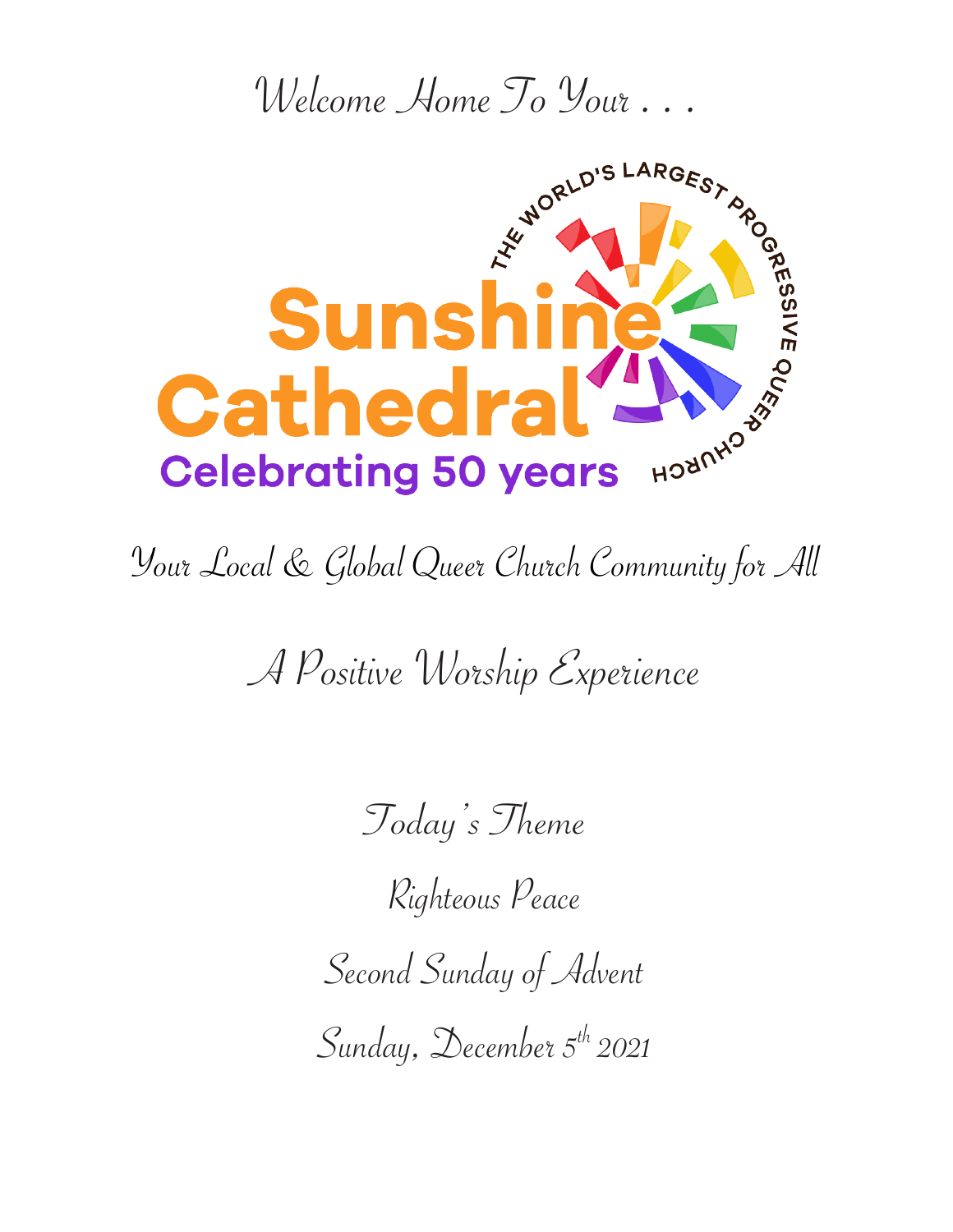#### *Service of Gathering*

**Welcome**

Rev Dr Durrell Watkins & Rev Dr Robert Griffin

**Announcements** Rev Dr Anne Atwell

#### *Please rise as you are able.*

#### **Advent Wreath Lighting**

*Introit Hope is a Light* 

*Peace is a light, peace is a light, peace is a light to show the way, peace is a light to show the way. Light the candle of hope, peace light the candle of peace.*

#### **Sunshine Cathedral Affirmation**

*Sunshine Cathedral is a different kind of church where the past is past and the future has infinite possibilities.*

**The Call to Worship**

This is the day our God has made. *Let us rejoice and be glad in it.*

#### *Service of Praise*

**Processional Hymn** *Let All Mortal Flesh Keep Silence (Picardy 8.7.8.7.8.7., words by Gerard Moultrie and Durrell Watkins)*

*Let all mortal flesh keep silence, and with hope and reverence stand, Ponder nothing earthly minded, for our blessing is at hand, Christ our Light within, now shineth, our consciousness to expand.*

*Lord Jesus was born of Mary and of old on earth he stood, Human and divine as we are, expressing our God, the Good – Jesus gives us all a model of Love lived and understood.*

*Rank on rank the host of heaven spreads its vanguard on the way, As the Light of light surrounds us from the realms of endless day, That the powers of fear may vanish as the gloom is cleared away.*

*At Messiah's feet the seraph, cherubim, with sleepless eye, Veil their faces to the presence, as with ceaseless voice they cry, Alleluia, alleluia, alleluia, Lord most high!*

**Opening Prayer**  Rev Dr Durrell Watkins

*One:* Almighty God, to you all hearts are open, all desires known, and from you no secrets are hid. Cleanse the thoughts of our hearts by the inspiration of your holy Spirit that we may perfectly love you and worthily magnify your holy names.

#### **Sung Response**

*Amen. Amen. Amen, amen. Amen. Amen. Amen, amen.*

*Please be seated.*

#### *Service of Proclamation*

#### **From the Writings of Baruch (5.1-4)**  Rev Dr Anne Atwell

Take off the garment of your sorrow and affliction, O Jerusalem, and put on forever the beauty of the glory from God. Put on the robe of the righteousness that comes from God; put on your head the diadem of the glory of the Everlasting; for God will show your splendor everywhere under heaven. For God will give you evermore the name, "Righteous Peace, Godly Glory."

In these human words, God's voice is heard. *Thanks be to God.*

*Please rise as you are able.*

#### **A Reading from Luke's Gospel (3.1-6)** Rev Dr Anne Atwell

In the fifteenth year of the reign of Emperor Tiberius, when Pontius Pilate was governor of Judea, and Herod was ruler of Galilee, and his brother Philip ruler of the region of Ituraea and Trachonitis, and Lysanias ruler of Abilene, during the high priesthood of Annas and Caiaphas, the word of God came to John son of Zechariah in the wilderness.

John went into all the region around the Jordan, proclaiming a baptism of repentance…, as it is written in the book of Isaiah, "The voice of one crying out in the wilderness: 'Prepare the way of the Lord, make his paths clear. Every valley shall be filled, and every mountain and hill shall be made low, and the crooked shall be made straight, and the rough ways made smooth; and all flesh shall see the salvation of God.'"

In these human words, God's voice is heard. *Thanks be to God.*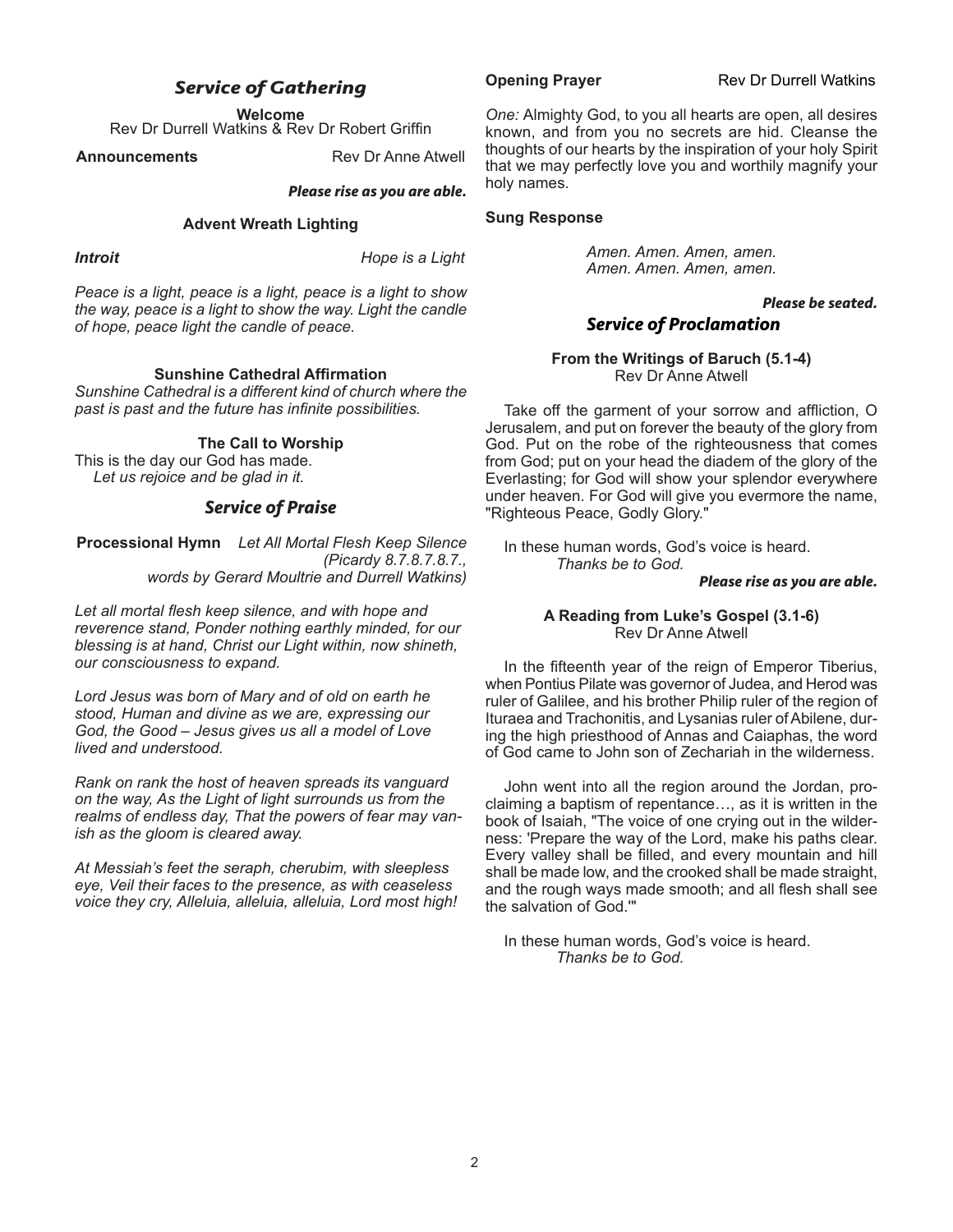#### **Song of Response** *Advent*

*Our Hope and Expectation, O Jesus, now appear! Arise, thou Sun so longed for, o'er this benighted sphere! With hearts and hands uplifted, we plead, O Lord to see The day of earth's redemption, that brings us unto thee.*

#### *Please be seated.*

| Please rise as you are able.                            |
|---------------------------------------------------------|
| <b>Rev Dr Durrell Watkins</b><br><b>Righteous Peace</b> |
| Imagine<br>By John Lennon<br>Performed By Sara Burns    |
| <b>Invitation to Prayer</b>                             |

**Prayer Chorus** *Let There Be Peace on Earth*

Let there be peace on earth and let it begin with me; let *there be peace on earth, the peace that was meant to be, with God our creator, family all are we. Let us walk with each other in perfect harmony. Let peace begin with me, let this be the moment now. With every step I take, let this be my solemn vow: to take each moment and live each moment in peace eternally, let there be peace on earth and let it begin with me.*

#### **Pastoral Prayer and Affirmations**

#### **Sign of Peace**

*Jesus, Jesus, Oh, What a Wonderful Child* 

*Jesus, Jesus, oh, what a wonderful child. Jesus, Jesus, so holy, meek and mild: New life, new hope the child will bring. Listen to the angels sing, "Glory, glory, glory," let the heavens ring.*

*Jesus, Jesus, oh, what a wonderful child. Jesus, Jesus, so holy, meek and mild: New life, new hope the child will bring. Listen to the angels sing, "Glory, glory, glory," let the heavens ring.*

*Sunshine Cathedral Volunteer of the Year Award Presentation (10:30AM)*

#### *Service of Sacraments*

**Sacrament of Sharing (Tithes & Offerings)** Rev Dr Robert Griffin

#### **Stewardship Thought**

"We make a living by what we get; we make a life by what we give." Sir Winston Churchill

#### **Offering Prayer**

*Divine Love, through me, blesses and multiplies all that I have, all that I give, and all that I receive. Thank you, God. Amen.*

**Offering Music** *Someday at Christmas* By Ronald N. Miller and Bryan Wells Performed by Tara Sperry

#### *Rise as you are able.*

**Doxology** *Old Hundreth*

*Praise God the Good we all may share; praise God the Beauty everywhere.*

*Praise God the Hope of Good to be; praise God the Truth that makes us free. Amen.*

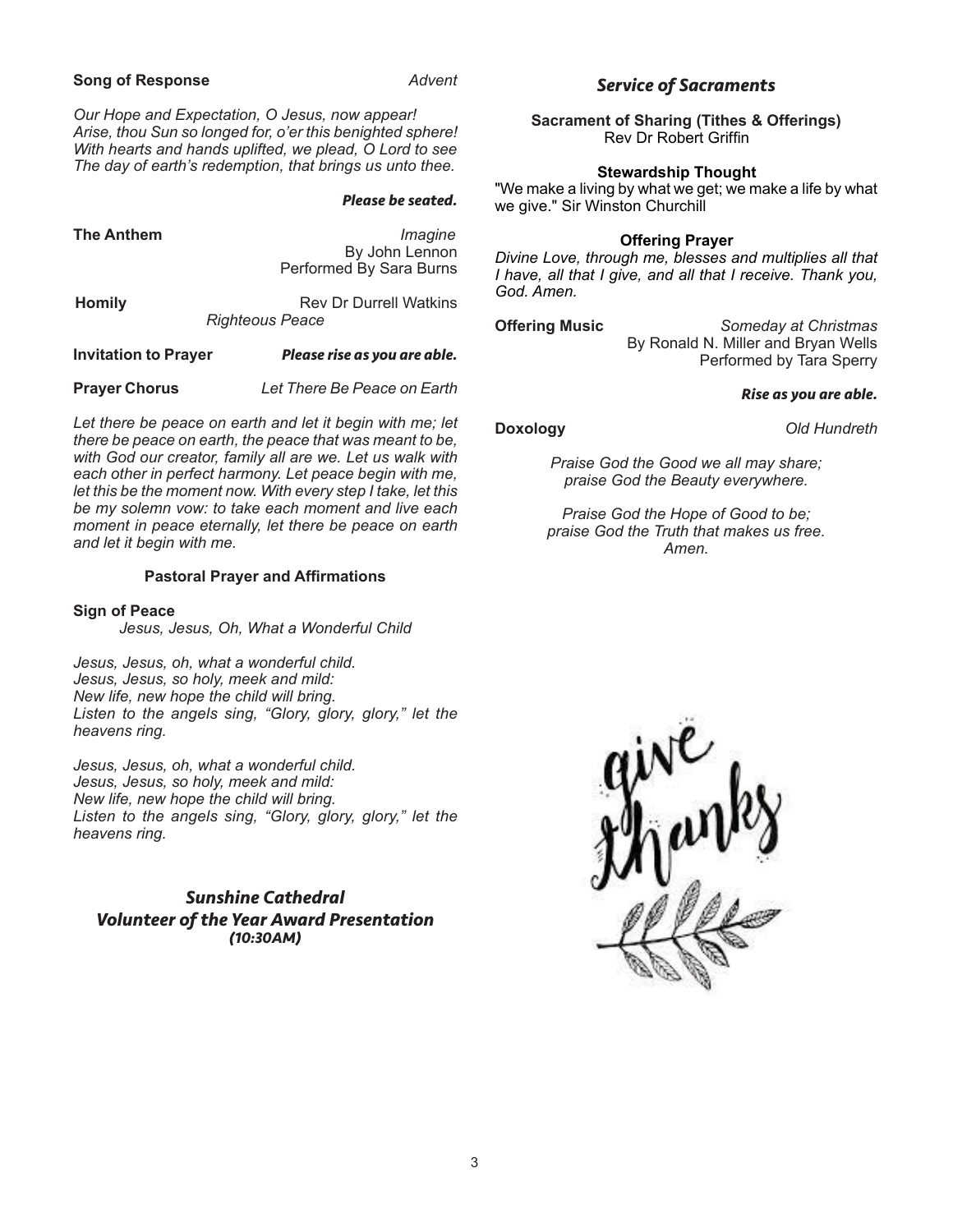#### *Sacrament of Hospitality* **Eucharistic Intentions**

Rev Renwick Bell

#### **We Remember**

| <b>Bill Locke</b>                             |                     | 12/05/2003 Adam Perez   | 12/10/1993 |
|-----------------------------------------------|---------------------|-------------------------|------------|
| Jim Baker                                     |                     | 12/06/1992 Chad Crochet | 12/10/1993 |
| Rob Buck                                      | 12/06/1994 Rob Ross |                         | 12/10/1995 |
| <b>Betty Shreve</b>                           |                     | 12/07/2005 Dale Brook   | 12/10/2014 |
| Jack Diersing                                 |                     | 12/08/1991 Tim Gallups  | 12/11/1992 |
| Helen Ziezio                                  |                     | 12/08/1996 Joddie Brown | 12/11/1995 |
| Shirean Gipson-Sius 12/08/2005 Joseph Fontana |                     |                         | 12/11/2002 |
| Rob Cancellieri                               |                     | 12/09/1988 Tad Lincoln  | 12/11/2004 |
| Eduardo Acosta                                | 12/10/1990          |                         |            |

#### *Rainbow Candle Lit Today*

In Memory and Honor of all Sunshine Cathedral Members and Friends Affected or Infected by COVID-19

> by The Sunshine Cathedral Staff

**Advent Confession** Rev Dr Anne Atwell

One: May we be forgiven for forgetting our divine nature. *All: May we be forgiven for failing to see the sacred value of all people.*

One: May we be healed of judging ourselves, and others, too harshly.

*All: May we forgive ourselves for not trusting in the absolute goodness and unconditional love of God.*

One: May we forgive ourselves and others of all mistakes, real or imagined, since God has always and only seen the truth of our endless goodness.

*All: May we now let our light shine and live as the children of God that we are. Amen.*

**Sung Response** *No Day But Today*

*There's only us, there's only this. Forget regret, or life is yours to miss.*

*No other road, no other way, no day but today. I can't control my destiny. I trust my soul, my only goal is just to be.*

*There's only now, there's only here. Give into love, or live in fear.*

*No other road, no other way, no day but today. No day but today.*

**Intercessions** Rev Renwick Bell

One: For the Sunshine Cathedral Global Fellowship and local congregation, for all who are on our prayer list, for our loved ones, for world and community leaders, and for our own needs, let us pray:

*Prayer of Divine Merc*y

*Loving Creator, we remember the wisdom and love, Peace and integrity of your blessed anointed one – our Lord Jesus Christ Who taught of your love for us and also the whole world*

*For the sake of your infinite goodness please smile upon us and on the whole world.*

*For the sake of your infinite goodness please smile upon us and on the whole world.*

*For the sake of your infinite goodness please smile upon us and on the whole world.*

*Holy God, holy mighty One, holy immortal One Give blessings to us and to the whole world. Holy God, holy mighty One, holy immortal One Give blessings to us and to the whole world.*

One: And with people all over the world we pray – *All: May peace prevail on earth.*

These prayers we offer in the spirit of Jesus, son of Mary, and as he did we continue to pray:

#### **Model Prayer**

*Creator which art in heaven, hallowed be thy names. Thy kin-dom come, thy will be done on earth as it is in heaven. Give us this day our daily bread; and forgive us our debts as we forgive our debtors. And leave us not in temptation, but deliver us from evil. For thine is the kin-dom and the power and the glory, forever. Amen.*

#### *Please be seated.*

#### **The Lord's Supper**

**Words of Remembrance** Rev Marian Cavagnaro

One: On the night of his arrest Jesus shared a meal with his friends and family of choice. After supper, he took a piece of bread, broke it, and offered it to those at table. Sharing together made them one body. Jesus said, "When you do this, remember me."

One: He then took a cup of wine and shared it with the others. Sharing reminded them that they were bound together in a covenant of love. Jesus again said, "When you do this, remember me."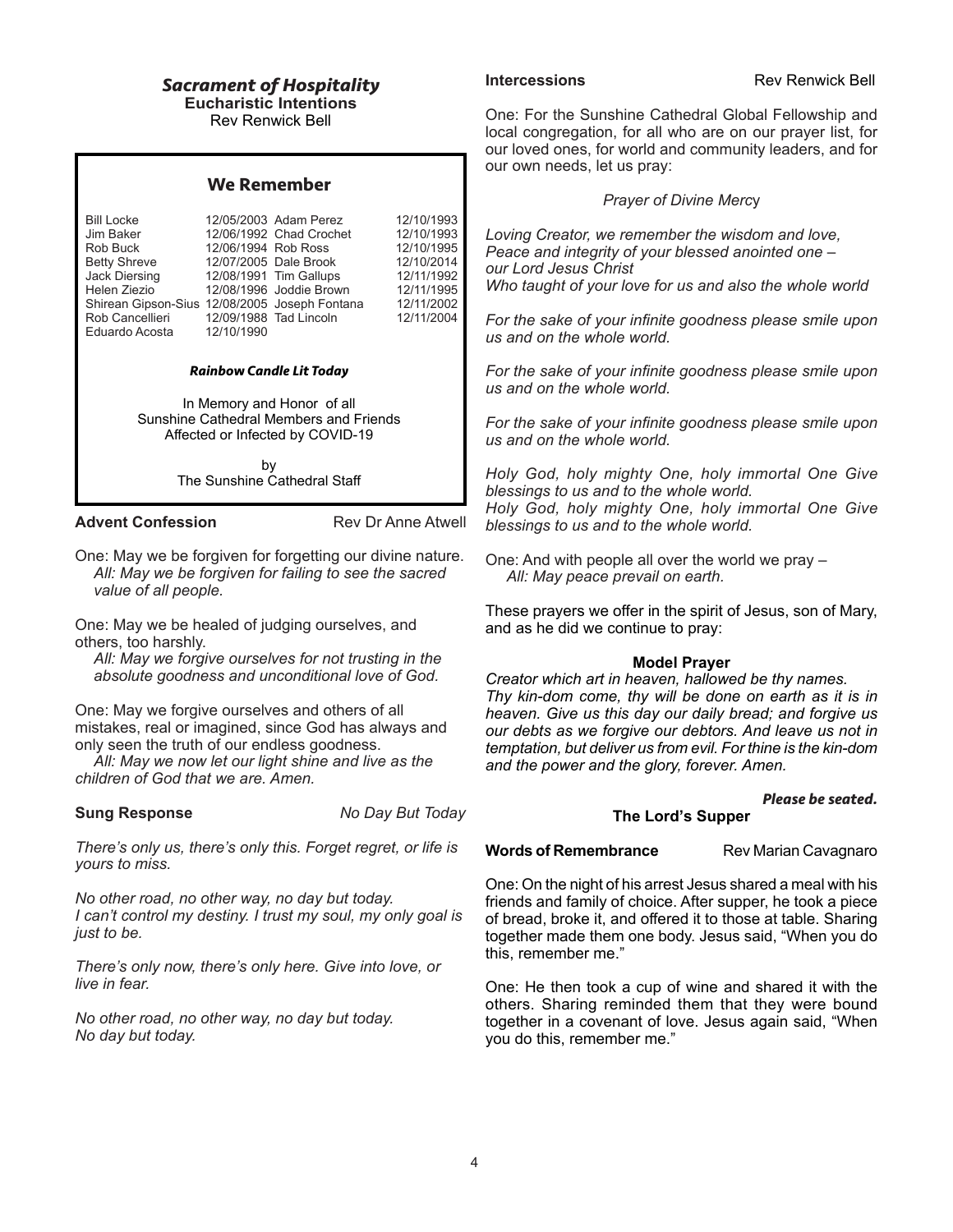**Chorus**

*Adeste fideles, laeti triumphantes; venite, venite in Bethlehem. Natum videte Regem angelorum. Venite adoremus, venite adoremus, venite adoremus, dominum.*

**Invitation to Communion Rev Kevin Tisdol** 

These are the gifts of God for all the people of God. *Thanks be to God.*

**Communion is Shared**

**Communion Song** *O Come, O Come Emmanuel*

*O come, O come, Emmanuel, and with your captive children dwell. Give comfort to all exiles here, and to the aching heart bid cheer. Rejoice! Rejoice! Emmanuel shall come within as Love to dwell.*

*O come, you Splendor very bright, as joy that never yields to might. O come, and turn all hearts to peace, that greed and war at last shall cease. Rejoice! Rejoice! Emmanuel shall come within as Truth to dwell.*

*O come, you Dayspring, come and cheer our spirits by our presence here. And dawn in every broken soul as vision that can see the whole. Rejoice! Rejoice! Emmanuel shall come within as Light to dwell.*

*O come, you Wisdom, from on high, from depths that hide within a sigh, to temper knowledge with our care, to render every act a prayer. Rejoice! Rejoice! Emmanuel shall come within as Hope to dwell.*

**Prayer of Thanksgiving The Rev Kevin Tisdol** 

*Please rise as you are able.*

#### **The Prayer of Protection**

*The light of God surrounds us; the love of God enfolds us. The power of God protects us; the presence of God watches over us. Wherever we are, God is.*

| <b>Benediction</b> | <b>Rev Dr Durrell Watkins</b> |
|--------------------|-------------------------------|
| <b>Final Song</b>  | Love Train                    |
|                    | <b>Commissioning</b>          |
|                    |                               |

One: Our worship has ended. Let our service begin! All: *Thanks be to God!*

**Postlude Barbara Ramcharitar** 

#### **Silent Helpers Prayer Ministry**

**Centering Thought**

"As a spirit, you are a part of God or the Infinite Force or Spirit of good." Prentice Mulford

#### **LET US PRAY FOR ALL WHO ARE ON OUR PRAYER LIST AND FOR ALL WHO ARE ON OUR HEARTS:**

Anita; Carol K. & family; Carol's dad (of blessed memory); Gen's departed loved ones; Sarah; Dale; Chad F.; Glen (of blessed memory); Byron & Steve; GST; Kirsten; Mark; Codgy; Bill M.; Mark; MLF; Yubraj; Earl (of blessed memory); Doug; Graham; Sis; Conor; Andrea & Karen; Tracey; CT & KD; Brad S.; Donna & Carolyn; Steve M.; Lewis family; Mari C.; JL; Juliet; Pat; Angel C. (of blessed memory); C. Walsh; A. Colon; MariaEster; Rey V.; Lucas D.; Will D.; JL; Lydia P.; NN; Bob; Tim L.; Kelli M.; Rosemary; Lee; Mary; S. Julia; MK; Lex; Leigh; Erin; Mimi; Jess; Dani & Andrew; Mari AC; "The Center" in AP; all who are living with HIV; Joey; Attard family; M. Boyse; Dani & Andrew & family; R.; Daniel C.; Lafave; Georganna; Shawna; all who have been burdened by the pandemic; those in nursing care and assisted living facilities; LGBTQ+ communities; Troy & Phillip; Don; Global Justice Institute; DSFI; the ministries of Sunshine Cathedral; members & friends of Sunshine Cathedral; all who are part of the Sunshine Cathedral Global Fellowship

#### **Sunshine Cathedral's Intercessory Prayer**

*"Mother-Father God, we affirm blessings for all who are on the Cathedral's prayer list and for all who are on our hearts. We trust you to lead, guide, and direct each of us in the ways of happiness, well-being, and right action. We pray for those who hold authority in the nations of the world that they may be guided by wisdom and motivated by a love of justice and peace. We pray for our departed loved ones, (+) let light perpetual shine upon them. And with people all over the world we pray – may peace prevail on earth." Amen.*

#### **REMEMBER:**

Prayers can be submitted via Sunshine Cathedral.org or by emailing any SC clergyperson.

You can hear a prayer at anytime by calling 954.462.2004 (press 6).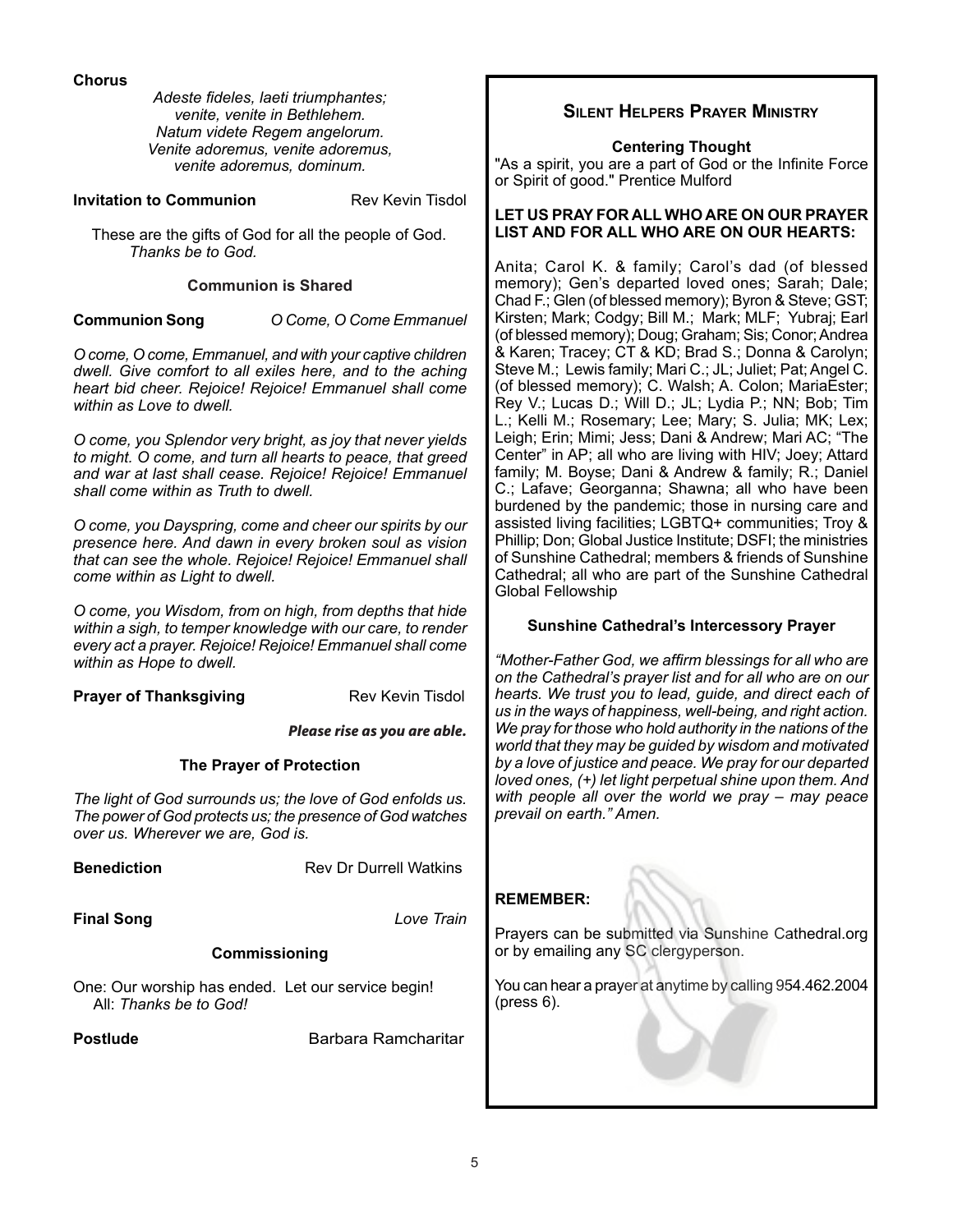# SunBurst News

## **Join us for Christmas Eve Services 7:00pm & 9:00pm**

**BECOME A CHRISTMAS ANGEL –** Christmas Angels are those who make Sunshine Cathedral's Christmas Eve services grand and glorious. Angels give gift designated amounts in honor of or in memory of loved ones and those gifts make Christmas Eve celebrations possible.

The angel gift amounts are \$125, \$250, \$500, and \$1000. Sponsors give \$5,000 or more. At whatever level you can, we invite you to become a Christmas Angel. For more information please contact Rev. Dr. Robert Griffin (robert@sunshinecathedral.net) or visit our website (SunshineCathedral.org).

**HOLIDAY CONCERT** - **BRANDEN & JAMES TONIGHT** - Dec. 5 Join BRANDEN & JAMES at Sunshine Cathedral with special guests Effie Passero & Jonah Wei-Hass as they present A Christmas Gift: a festive concert full of vocal acrobatics, and electrifying instrumental arrangements. Music to include secular & religious holiday songs, along with many other familiar & original songs. Tickets: \$35 - \$55

**NOVA SINGERS HOLIDAY CONCERT** - TUESDAY, DECEMBER 7, 2021 AT 7:30 PM – 9:30 PM at Sunshine Cathedral. Ticketed event. www.nova.edu/novasingers/ index.html

**HOLIDAY FOOD SHARING** - our food sharing ministry will be offering holiday grocery bags to our clients. From Nov. 28 to Dec. 19. Please donate non-perishable food items that we can share. Any loaves & fishes team member can give you a list of what we need. Direct questions to Rev. Dr. Anne Atwell (anne@sunshinecathedral.org).

**GIRLS CHOIR OF SOUTH FLORIDA** - Sunday, 12 December Concert: Ticketed Event: www.girlchoir.org

**FOLLOW US** - We invite you to Follow Sunshine Cathedral on Facebook and subscribe to our YouTube channel. We are also on Tik Tok and Instagram. If our ministry has been a blessing to you, please tell others about the Sunshine Cathedral.

**SMILE.AMAZON** - Support Sunshine Cathedral with your Amazon shopping. When you shop via Smile.Amazon. com you can designate a charity that Amazon will donate to (a small percentage of your purchases). Just make The Sunshine Cathedral Metropolitan Community Church, inc. your charity and every time you shop using Smile.Amazon. com you benefit your Sunshine Cathedral.

**MASKS IN WORSHIP ARE OPTIONAL FOR THE VACCINATED** – We encourage everyone to be fully vaccinated (including booster shots) and to sanitize your hands when entering the worship space. And if you aren't feeling well, stay home (when you're not well, let Sunshine Cathedral come to you via YouTube or Facebook).

**GLOBAL FELLOWSHIP** - If you don't live in the Fort Lauderdale area but are finding Sunshine Cathedral to be a primary source of spiritual enrichment in your life, we invite you to consider joining the Sunshine Cathedral Global Fellowship. You can learn about how you can become part of the Sunshine Cathedral Global Fellowship by visiting SunshineCathedral.org

**HELP NEEDED** – We need more help with running worship slides. Those who wish to learn how to operate lights for worship are also needed. Training is provided and one need only be scheduled once every few weeks. For more information or to schedule a training on slides or lights, contact Rev. Dr. Robert Griffin (robert@sunshinecathedral. org).

**SEASON OF ADVENT** - Advent is a season of the liturgical year observed in Western Christianity as a time of expectant waiting and preparation for the coming of Christ. This "coming" refers to the Nativity (birth of Jesus) and for some, it also refers to an expected "return" of Christ. At Sunshine Cathedral, a variety of beliefs are held and welcome, but our pastors suggest that the Christ Nature is within us and the Christ Principle is always present. Our senior minister interprets the Pentecost narrative in the Book of Acts as the spirit of Christ enlivening the Church to be the returned body of Christ, and so, we are the return of Christ!

 Nevertheless, Advent calls us to begin again the cycle of worship that focuses on the story of our wayshower, Jesus, and that encourages us to live out his values of compassion and justice-love in the world.

 Advent is part of the wider holiday season leading us to Christmas Day. Christmas is a 12 day feast (December 25-January 5) while Advent is the season of four Sundays before Christmas. Advent, like Lent, is a time of reflection, contemplation, and increased prayer and devotion.

 The equivalent of Advent in Eastern Christianity is called the Nativity Fast but doesn't begin the Eastern Church year and is observed differently and for a longer period than the Western Advent.

**CAPITAL CAMPAIGN** - We have launched a three year capital campaign to improve various areas of our physical property. Please consider making a pledge to that campaign. For more information, contact any member of the Sunshine Cathedral Board of Governors or reach out to Rev. Dr. Robert Griffin (robert@sunshinecathedral.org)

**OUR SUNDAY BROADCAST** is made possible by Happening Out Television Network and donors who support our televised ministry. HOUT TV is housed at Sunshine Cathedral Square.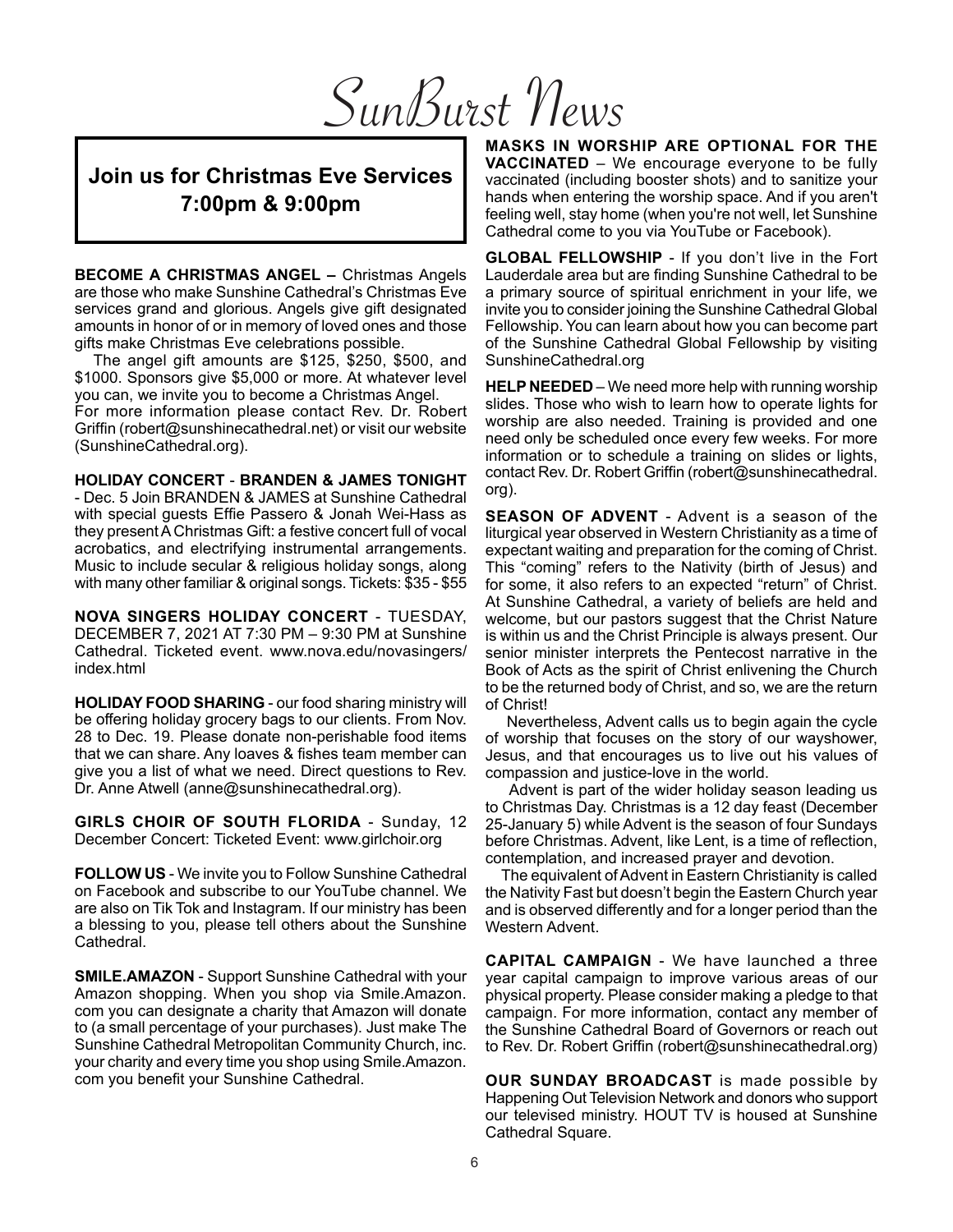#### **SAINTS FOR THE WEEK**

*December 6: St. Nicholas (270-343)* – known for compassion, courage, and generosity. He is the patron of sailors, pawnbrokers, and children. When his parents died, he gave most of his inheritance to the poor. Because of various miracles attributed to his intercession, he is sometimes called Nicholas the Wonderworker. He was a bishop in Asia Minor during the time of the Roman Empire. His great deeds as told in legend include resurrecting three children who had been killed by a nefarious butcher who killed them and intended to cure them as ham, offering himself in exchange for the release of captives, and attending the first Council of Nicea (his name is included in some records but not in others).

*December 8: Bodhi Day* - commemorates the day that the historical Buddha, Siddhartha Gautama (Shakyamuni), achieved awakening or enlightenment (bodhi in Sanskrit). Siddhartha had recently forsaken extreme ascetic practices and decided to sit under a tree and meditate until he found the root of suffering, and how to liberate oneself from it.

*December 9: Blessed Juan Diego (16th century)*—Witness to Our Lady of Guadalupe. Mary appeared, it is said, to Juan Diego with dark skin and Indian features, surrounded by symbols of Indian religion and culture. She spoke to him in his native Nahuatl, not Spanish. The message to the church was clear: it must not serve as the agent of colonial oppression, but be rooted in the experience of the people.

*December 10: Thomas Merton (1915-1968)*—Trappist monk. An American priest whose writings are among the greatest spiritual works of our time, Merton initially turned his back on the world by seeking solitude at the Abbey of Gethsemane in Kentucky. In time he came to understand a deep solidarity with humanity and concern for issues of peace and justice. He also had a strong interest in Eastern spirituality, especially Zen Buddhism, from which he learned that the path to God is found in experience, not analysis.

Holiday Concerts

*Sunday, 5 December* Concert: Branden & James with Effie Passero *Admission: Ticketed Event*

*Tuesday, 7 December* Concert: NOVA Singers - *Admission: Ticketed Event*

*Sunday, 12 December* Concert: The Girls' Choir of South Florida *Admission: Ticketed Event*

*Thursday, 16 December*  Concert: Seraphic Fire - *Admission: Ticketed Event*

*Friday, 17 December* Concert: Gay Men's Chorus of South Florida *Admission: Ticketed Event*

> *Sunday, 19 December* Concert: Broward Women's Choral *Admission: Ticketed Event*



## *Travel Planning Time Happening OUT Travel & Sunshine Cathedral April 19 - May 2, 2022: ITALY*

Experience Rome - Assisi - Montecatini Terme - Tuscany - Venice - Florence - Villages of Cinque Terre - Lucca - Pisa - Tuscan Farms - Chianti - Siena - San Gimignano - Medieval Val d' Orcia, Montalcino Pienza and Montepulciano - Cortona

For more information please contact: David Hopkins - DavidH@HappeningOut.Travel 954.900.5942

## *Sunshine Cathedral Weekly Financial Information*

*Financial Data Snapshot from 28 November*

| <b>Weekly Generosity Income Needed</b><br>10Generosity Income Received | \$10.797.56<br>\$10,767.83 |
|------------------------------------------------------------------------|----------------------------|
| Our Abundance and/or (Need)                                            | (\$28.73)                  |
| Per Capita Giving                                                      | \$11.56                    |
| <b>Worship Services</b>                                                | 235                        |
| <b>Online Virtual Resourcing</b>                                       | 132,222                    |
| Food Sharing Ministry - Total Reached                                  | 550                        |
| Detailed information located at<br>SunshineCathedral.org               |                            |

*Donating to Sunshine Cathedral* 

*Venmo or CashApp Venmo - @SunshineCathedral CashApp - \$SunshineCathedral Text to Give - 954.399.7333*





Sunshine Cathedral **B** Scan to pay \$SunshineCathedral

venmo